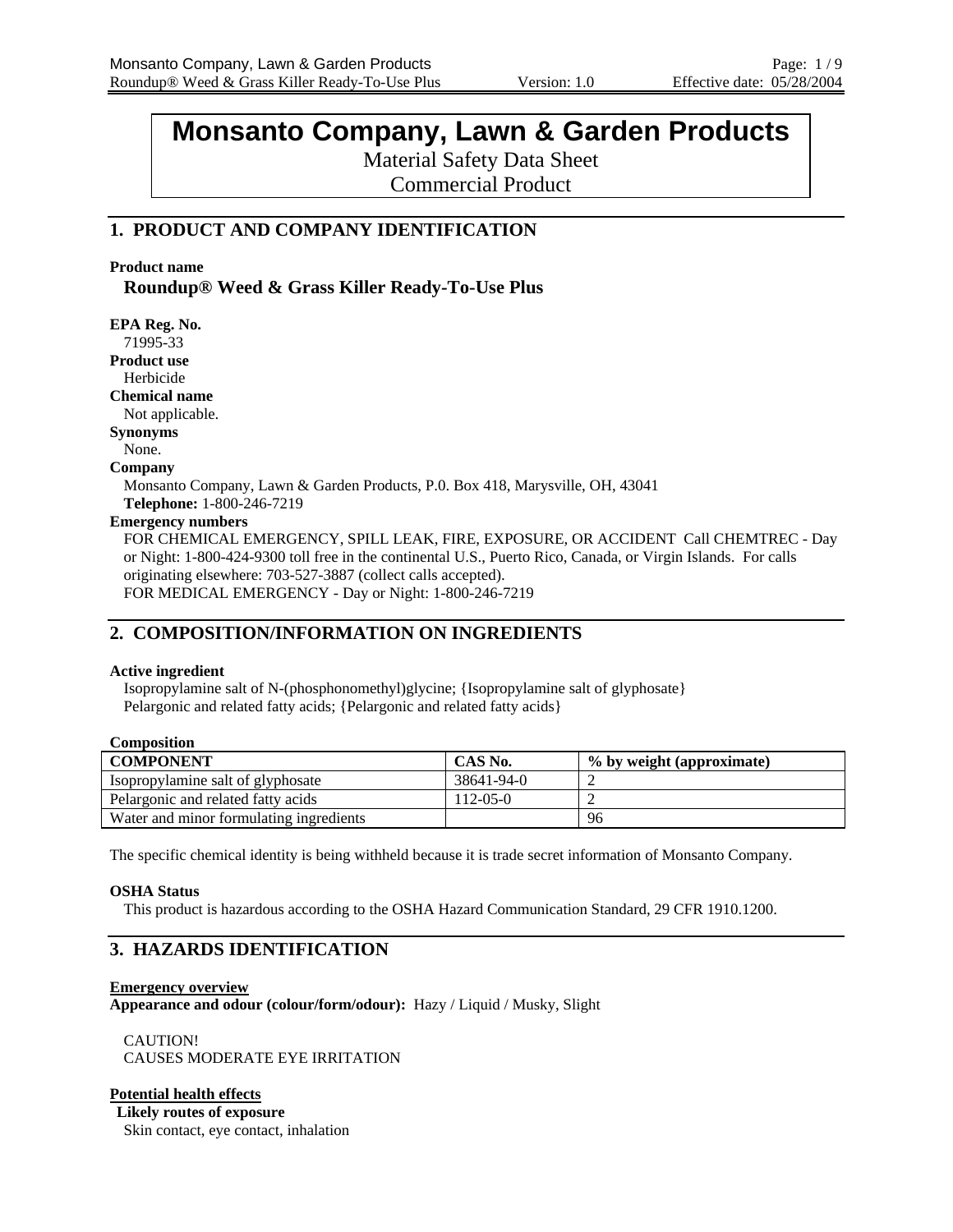#### **Eye contact, short term**

May cause temporary eye irritation. **Skin contact, short term** Not expected to produce significant adverse effects when recommended use instructions are followed. **Inhalation, short term** Not expected to produce significant adverse effects when recommended use instructions are followed.

Refer to section 11 for toxicological and section 12 for environmental information.

### **4. FIRST AID MEASURES**

#### **Eye contact**

Immediately flush with plenty of water. If easy to do, remove contact lenses.

#### **Skin contact**

Take off contaminated clothing, wristwatch, jewellery. Wash affected skin with plenty of water. Wash clothes and clean shoes before re-use.

#### **Inhalation**

Remove to fresh air.

#### **Ingestion**

Immediately offer water to drink. Do NOT induce vomiting unless directed by medical personnel. If symptoms occur, get medical attention.

#### **Advice to doctors**

This product is not an inhibitor of cholinesterase.

#### **Antidote**

Treatment with atropine and oximes is not indicated.

# **5. FIRE-FIGHTING MEASURES**

#### **Flash point**

Does not flash.

#### **Extinguishing media**

Recommended: Water, foam, dry chemical, carbon dioxide (CO2)

#### **Unusual fire and explosion hazards**

Minimise use of water to prevent environmental contamination. Environmental precautions: see section 6.

#### **Hazardous products of combustion**

Carbon monoxide (CO), phosphorus oxides (PxOy), nitrogen oxides (NOx)

#### **Fire fighting equipment**

Self-contained breathing apparatus. Equipment should be thoroughly decontaminated after use.

### **6. ACCIDENTAL RELEASE MEASURES**

#### **Personal precautions**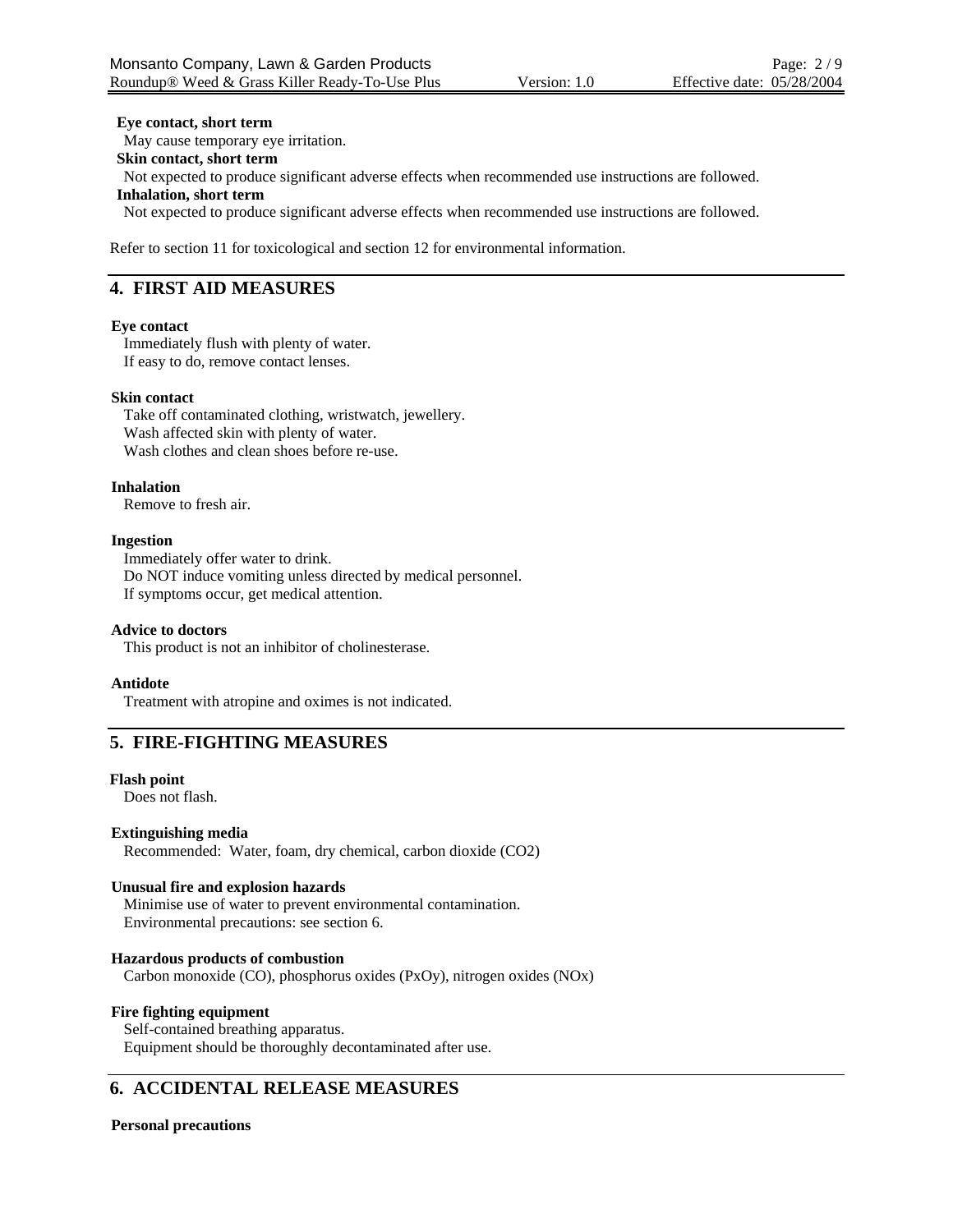Use personal protection recommended in section 8.

#### **Environmental precautions**

SMALL QUANTITIES: Low environmental hazard. LARGE QUANTITIES: Minimise spread. Keep out of drains, sewers, ditches and water ways.

#### **Methods for cleaning up**

SMALL QUANTITIES: Flush spill area with water. LARGE QUANTITIES: Absorb in earth, sand or absorbent material. Dig up heavily contaminated soil. Collect in containers for disposal. Refer to section 7 for types of containers. Flush residues with small quantities of water. Minimise use of water to prevent environmental contamination.

Refer to section 13 for disposal of spilled material.

# **7. HANDLING AND STORAGE**

Good industrial practice in housekeeping and personal hygiene should be followed.

#### **Handling**

When using do not eat, drink or smoke. Wash hands thoroughly after handling or contact. Thoroughly clean equipment after use. Do not contaminate drains, sewers and water ways when disposing of equipment rinse water. Emptied containers retain vapour and product residue. FOLLOW LABELLED WARNINGS EVEN AFTER CONTAINER IS EMPTIED.

#### **Storage**

Minimum storage temperature: 5 °C

Maximum storage temperature: 50 °C

Compatible materials for storage: stainless steel, glass lining, fibreglass, aluminium, plastic

Incompatible materials for storage: galvanised steel, unlined mild steel, see section 10.

Keep out of reach of children.

Keep away from food, drink and animal feed.

Keep only in the original container.

Protect from frost.

Partial crystallization may occur on prolonged storage below the minimum storage temperature. If frozen, place in warm room and shake frequently to put back into solution.

# **8. EXPOSURE CONTROLS/PERSONAL PROTECTION**

### **Airborne exposure limits**

| <b>Components</b>                          | <b>Exposure Guidelines</b>                                    |
|--------------------------------------------|---------------------------------------------------------------|
| Isopropylamine salt of glyphosate          | No specific occupational exposure limit has been established. |
| Pelargonic and related fatty acids         | No specific occupational exposure limit has been established. |
| Water and minor formulating<br>ingredients | No specific occupational exposure limit has been established. |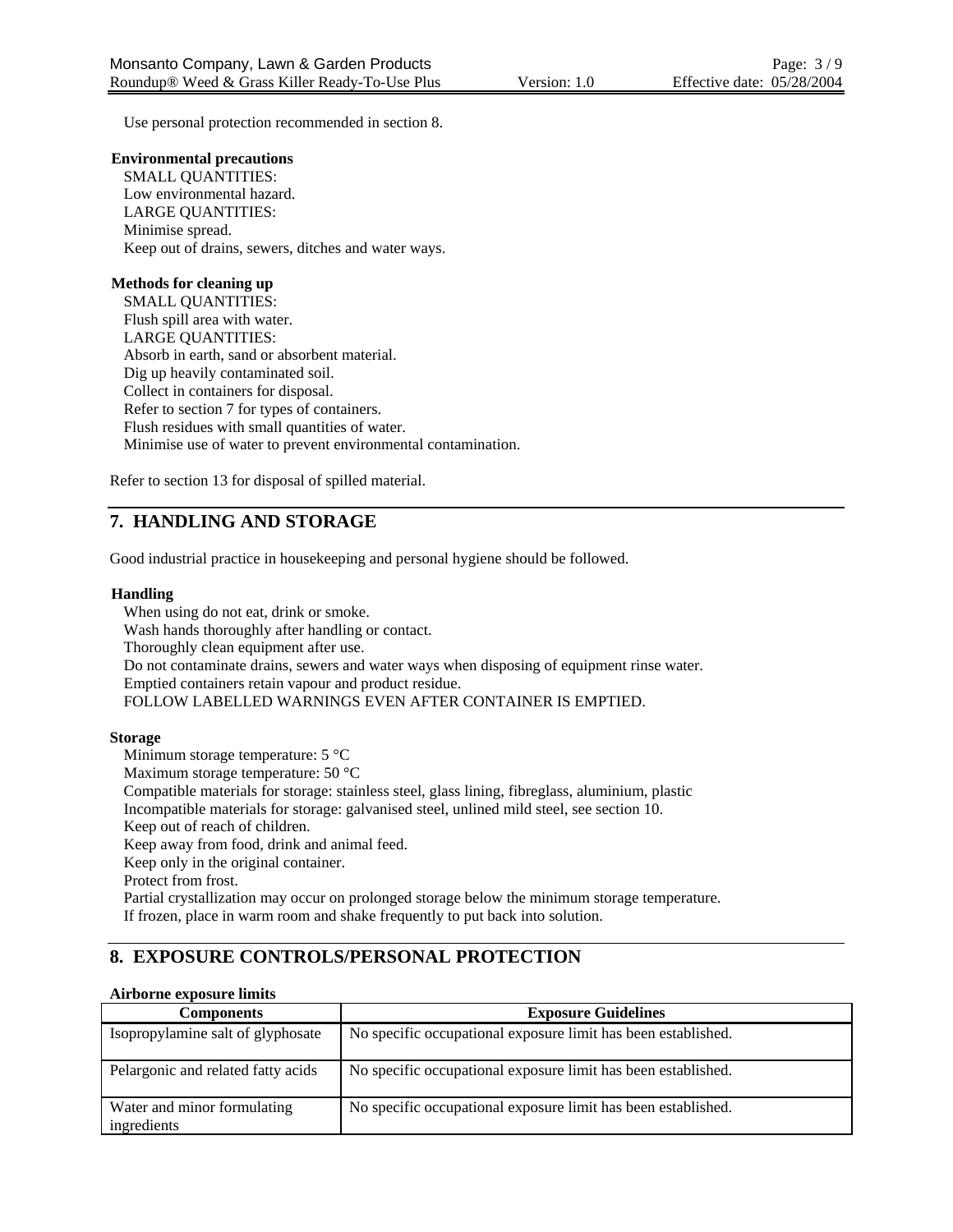#### **Engineering controls**

No special requirement when used as recommended.

#### **Eye protection**

If there is significant potential for contact: Wear chemical goggles.

#### **Skin protection**

No special requirement when used as recommended.

#### **Respiratory protection**

No special requirement when used as recommended.

When recommended, consult manufacturer of personal protective equipment for the appropriate type of equipment for a given application.

# **9. PHYSICAL AND CHEMICAL PROPERTIES**

These physical data are typical values based on material tested but may vary from sample to sample. Typical values should not be construed as a guaranteed analysis of any specific lot or as specifications for the product.

| Colour/colour range: | Hazy                                       |
|----------------------|--------------------------------------------|
| Form:                | Liquid                                     |
| Odour:               | Musky, Slight                              |
| Flash point:         | Does not flash.                            |
| Specific gravity:    | 1.0252 @ 20 $\degree$ C / 15.6 $\degree$ C |
| Solubility:          | Water: Completely miscible.                |
| $pH$ :               | $\sim$ 7.2 - 7.4                           |

# **10. STABILITY AND REACTIVITY**

#### **Stability**

Stable under normal conditions of handling and storage.

#### **Hazardous decomposition**

Thermal decomposition: Hazardous products of combustion: see section 5.

#### **Materials to avoid/Reactivity**

Reacts with galvanised steel or unlined mild steel to produce hydrogen, a highly flammable gas that could explode.

# **11. TOXICOLOGICAL INFORMATION**

This section is intended for use by toxicologists and other health professionals.

Data obtained on similar products and on components are summarized below.

**Skin irritation Rabbit, 3 animals, OECD 404 test**: Days to heal: 3 Primary Irritation Index (PII): 0.8/8.0 Slight irritation. FIFRA category IV. **Eye irritation**

**Rabbit, 3 animals, OECD 405 test**: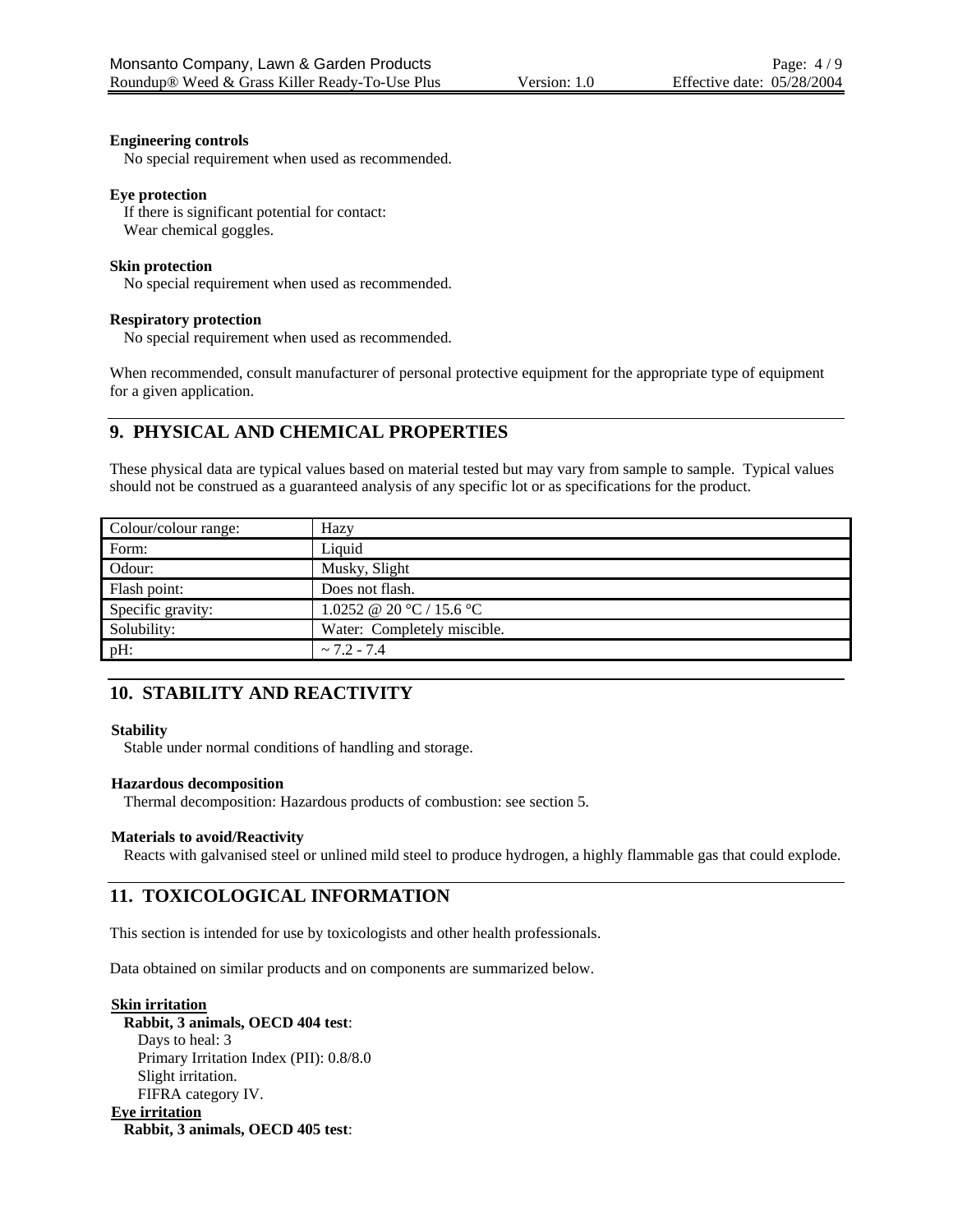Days to heal: 10 Moderate irritation. FIFRA category III.

#### **Similar formulation**

# **Acute oral toxicity Rat, LD50**:  $> 5,000$  mg/kg body weight Practically non-toxic. FIFRA category IV. No mortality. **Acute dermal toxicity Rat, LD50**: > 5,000 mg/kg body weight Practically non-toxic. FIFRA category IV. No mortality. **Acute inhalation toxicity Rat, LC50, 4 hours, aerosol**: Practically non-toxic. FIFRA category IV. No mortality. No 4-hr LC50 at the maximum tested concentration. **Skin sensitization Guinea pig, Buehler test**: Positive incidence: 0 % **N-(phosphonomethyl)glycine; {glyphosate} Mutagenicity**

**In vitro and in vivo mutagenicity test(s)**: Not mutagenic. **Repeated dose toxicity Rabbit, dermal, 21 days**: NOAEL toxicity: > 5,000 mg/kg body weight/day Target organs/systems: none Other effects: none **Rat, oral, 3 months**: NOAEL toxicity: > 20,000 mg/kg diet Target organs/systems: none Other effects: none **Chronic effects/carcinogenicity Mouse, oral, 24 months**: NOEL tumour: > 30,000 mg/kg diet NOAEL toxicity: ~ 5,000 mg/kg diet Tumours: none Target organs/systems: liver Other effects: decrease of body weight gain, histopathologic effects **Rat, oral, 24 months**: NOEL tumour: > 20,000 mg/kg diet NOAEL toxicity: ~ 8,000 mg/kg diet Tumours: none Target organs/systems: eyes Other effects: decrease of body weight gain, histopathologic effects **Toxicity to reproduction/fertility Rat, oral, 3 generations**: NOAEL toxicity: > 30 mg/kg body weight NOAEL reproduction:  $>$  30 mg/kg body weight

Target organs/systems in parents: none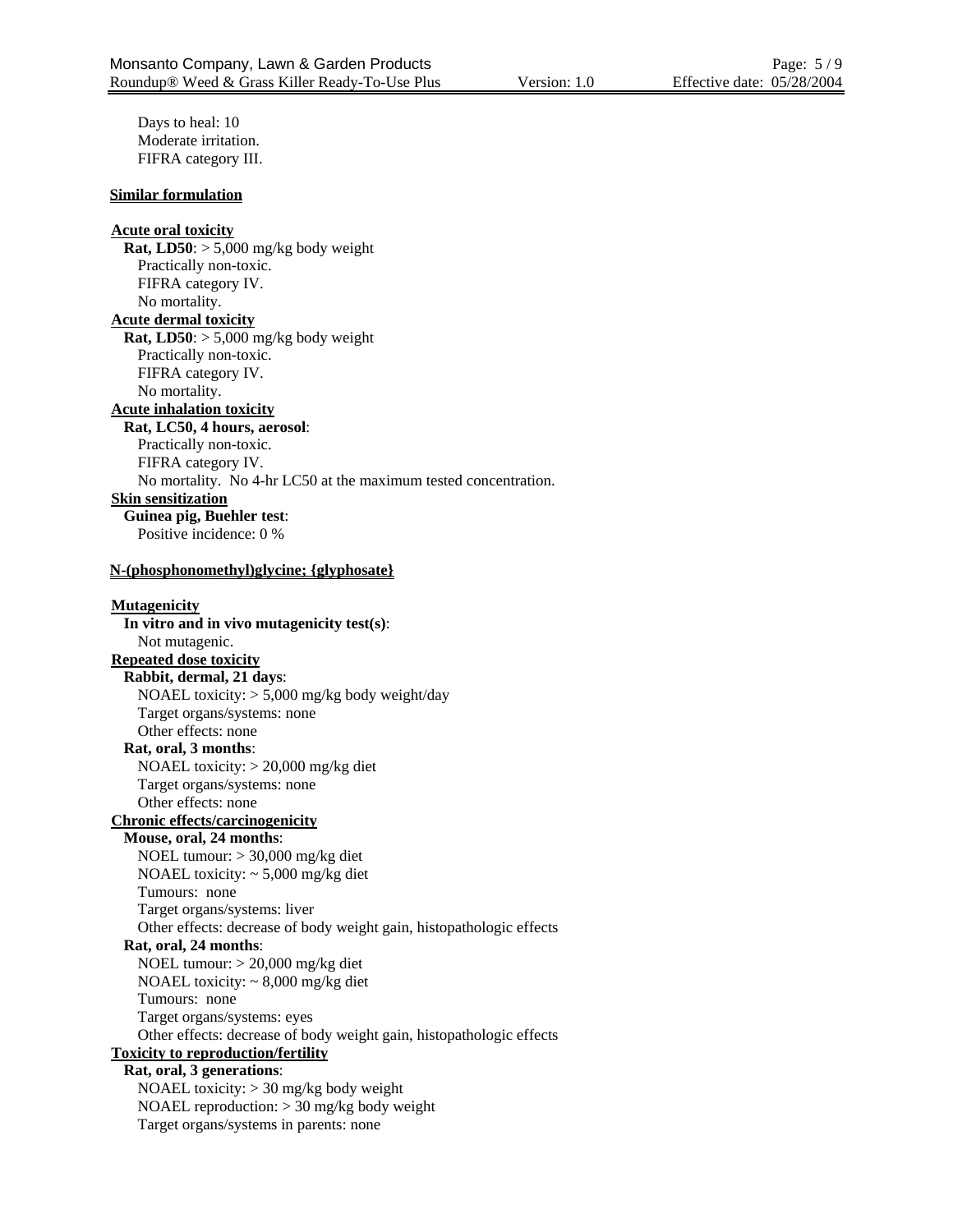Other effects in parents: none Target organs/systems in pups: none Other effects in pups: none

# **Developmental toxicity/teratogenicity**

**Rat, oral, 6 - 19 days of gestation**: NOAEL toxicity: 1,000 mg/kg body weight NOAEL development: 1,000 mg/kg body weight Other effects in mother animal: decrease of body weight gain, decrease of survival Developmental effects: weight loss, post-implantation loss, delayed ossification Effects on offspring only observed with maternal toxicity. **Rabbit, oral, 6 - 27 days of gestation**:

NOAEL toxicity: 175 mg/kg body weight NOAEL development: 175 mg/kg body weight Target organs/systems in mother animal: none Other effects in mother animal: decrease of survival Developmental effects: none

#### **Pelargonic and related fatty acids**

#### **Repeated dose toxicity**

**Rat, oral, 4 weeks**: Dosage: 2,090 mg/kg body weight/day Target organs/systems: none Other effects: none

# **12. ECOLOGICAL INFORMATION**

This section is intended for use by ecotoxicologists and other environmental specialists.

Data obtained on similar products and on components are summarized below.

#### **Similar formulation**

```
Aquatic toxicity, fish
  Rainbow trout (Oncorhynchus mykiss):
    Acute toxicity (limit test), 96 hours, static, LC50: > 100 mg/L 
    Practically non-toxic. 
Aquatic toxicity, invertebrates
  Water flea (Daphnia magna):
    Acute toxicity (limit test), 48 hours, static, EC50: > 100 mg/L 
    Practically non-toxic. 
Aquatic toxicity, algae/aquatic plants
  Green algae (Scenedesmus subspicatus):
    Acute toxicity, 72 hours, static, EC50: > 87.7 mg/L 
    No more than slightly toxic. 
Arthropod toxicity
  Honey bee (Apis mellifera):
    Oral, 48 hours, LD50: > 9,742 µg/bee 
    Practically non-toxic. 
  Honey bee (Apis mellifera):
    Contact, 48 hours, LD50: 8,309 µg/bee 
    Practically non-toxic. 
Soil organism toxicity, invertebrates
  Earthworm (Eisenia foetida):
    Acute toxicity, 14 days, LC50: > 1,000 mg/kg dry soil
    Practically non-toxic.
```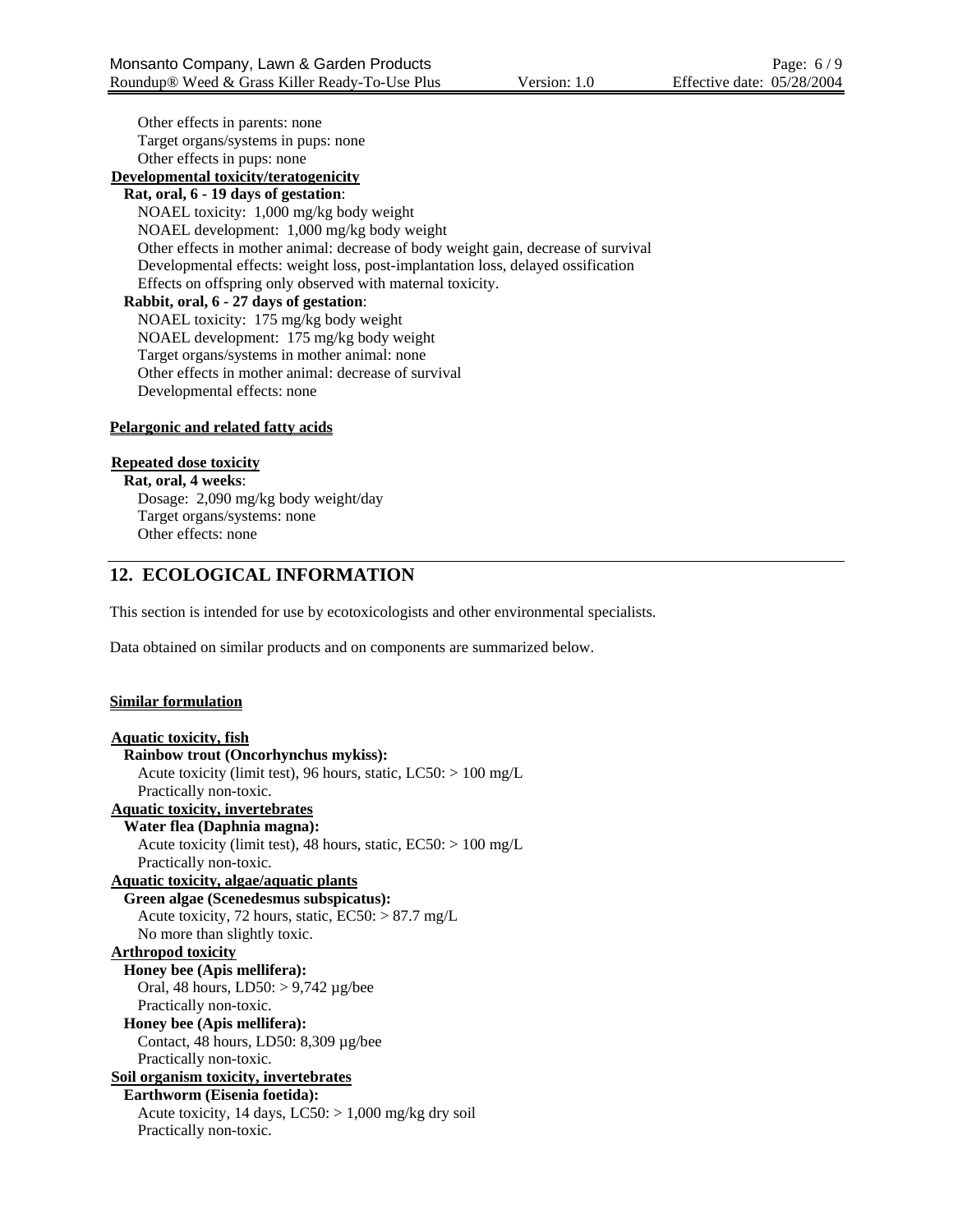#### **N-(phosphonomethyl)glycine; {glyphosate}**

#### **Avian toxicity**

**Bobwhite quail (Colinus virginianus):** Dietary toxicity, 5 days,  $LC50$ :  $> 4,640$  mg/kg diet No more than slightly toxic. **Mallard duck (Anas platyrhynchos):** Dietary toxicity, 5 days,  $LC50$ :  $> 4,640$  mg/kg diet No more than slightly toxic. **Bobwhite quail (Colinus virginianus):** Acute oral toxicity, single dose,  $LD50: > 3,851$  mg/kg body weight Practically non-toxic. **Bioaccumulation Bluegill sunfish (Lepomis macrochirus):** Whole fish: BCF: < 1 No significant bioaccumulation is expected. **Dissipation Soil, field:** Half life: 2 - 174 days Koc: 884 - 60,000 L/kg Adsorbs strongly to soil. **Water, aerobic:** Half life: < 7 days

#### **Pelargonic and related fatty acids**

#### **Avian toxicity**

**Mallard duck (Anas platyrhynchos):** Dietary toxicity, 5 days, LC50: > 5,620 mg/kg diet Practically non-toxic. **Bobwhite quail (Colinus virginianus):**

Dietary toxicity, 5 days, LC50: > 5,620 mg/kg diet Practically non-toxic.

**Bobwhite quail (Colinus virginianus):** Acute oral toxicity,  $LD50: > 2,250$  mg/kg body weight Practically non-toxic.

## **13. DISPOSAL CONSIDERATIONS**

#### **Product**

Keep out of drains, sewers, ditches and water ways. Recycle if appropriate facilities/equipment available. Burn in proper incinerator. Follow all local/regional/national/international regulations.

#### **Container**

See the individual container label for disposal information. Emptied containers retain vapour and product residue. Observe all labelled safeguards until container is cleaned, reconditioned or destroyed. Empty packaging completely. Triple or pressure rinse empty containers. Do NOT contaminate water when disposing of rinse waters. Ensure packaging cannot be reused. Do NOT re-use containers. Store for collection by approved waste disposal service. Recycle if appropriate facilities/equipment available.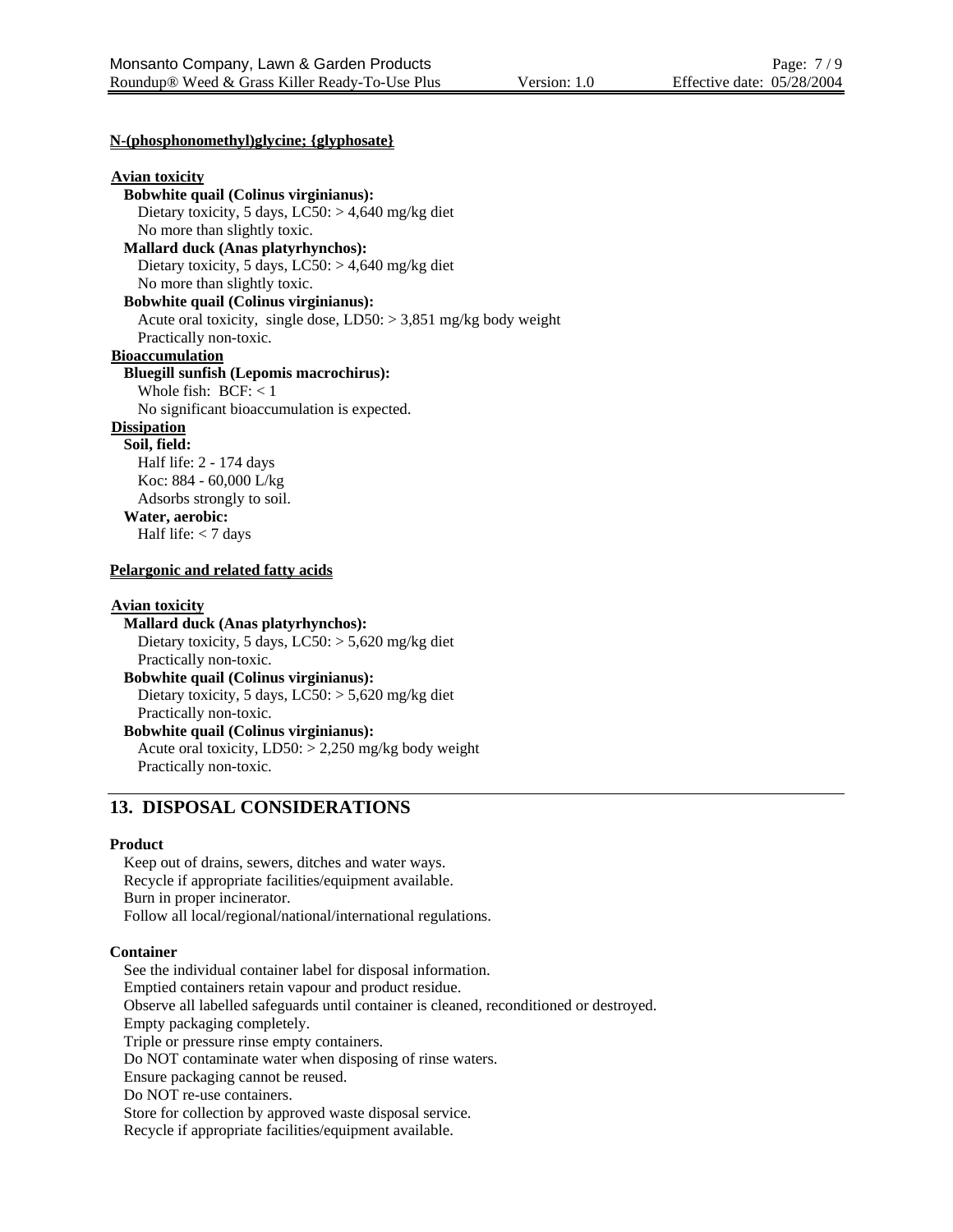Follow all local/regional/national/international regulations.

# **14. TRANSPORT INFORMATION**

The data provided in this section is for information only. Please apply the appropriate regulations to properly classify your shipment for transportation.

Not hazardous under the applicable DOT, ICAO/IATA, IMO, TDG and Mexican regulations.

# **15. REGULATORY INFORMATION**

#### **TSCA Inventory**

Exempt

#### **OSHA Hazardous Components**

Surfactant(s)

#### **SARA Title III Rules**

Section 311/312 Hazard Categories Immediate Section 302 Extremely Hazardous Substances Not applicable. Section 313 Toxic Chemical(s) Not applicable.

#### **CERCLA Reportable quantity**

Not applicable.

# **16. OTHER INFORMATION**

The information given here is not necessarily exhaustive but is representative of relevant, reliable data. Follow all local/regional/national/international regulations. Please consult supplier if further information is needed. In this document the British spelling was applied.

Full denomination of most frequently used acronyms. BCF (Bioconcentration Factor), BOD (Biochemical Oxygen Demand), COD (Chemical Oxygen Demand), EC50 (50% effect concentration), ED50 (50% effect dose), I.M. (intramuscular), I.P. (intraperitoneal), I.V. (intravenous), Koc (Soil adsorption coefficient), LC50 (50% lethality concentration), LD50 (50% lethality dose), LDLo (Lower limit of lethal dosage), LEL (Lower Explosion Limit), LOAEC (Lowest Observed Adverse Effect Concentration), LOAEL (Lowest Observed Adverse Effect Level), LOEC (Lowest Observed Effect Concentration), LOEL (Lowest Observed Effect Level), MEL (Maximum Exposure limit), MTD (Maximum Tolerated Dose), NOAEC (No Observed Adverse Effect Concentration), NOAEL (No Observed Adverse Effect Level), NOEC (No Observed Effect Concentration), NOEL (No Observed Effect Level), OEL (Occupational Exposure Limit), PEL (Permissible Exposure Limit), PII (Primary Irritation Index), Pow (Partition coefficient n-octanol/water), S.C. (subcutaneous), STEL (Short-Term Exposure Limit), TLV-C (Threshold Limit Value-Ceiling), TLV-TWA (Threshold Limit Value - Time Weighted Average), UEL (Upper Explosion Limit)

This Material Safety Data Sheet (MSDS) serves different purposes than and DOES NOT REPLACE OR MODIFY THE EPA-APPROVED PRODUCT LABELING (attached to and accompanying the product container). This MSDS provides important health, safety, and environmental information for employers, employees, emergency responders and others handling large quantities of the product in activities generally other than product use, while the labeling provides that information specifically for product use in the ordinary course. Use, storage and disposal of pesticide products are regulated by the EPA under the authority of the Federal Insecticide, Fungicide, and Rodenticide Act (FIFRA) through the product labeling, and all necessary and appropriate precautionary, use, storage, and disposal information is set forth on that labeling. It is a violation of federal law to use a pesticide product in any manner not prescribed on the EPA-approved label.

Although the information and recommendations set forth herein (hereinafter "Information") are